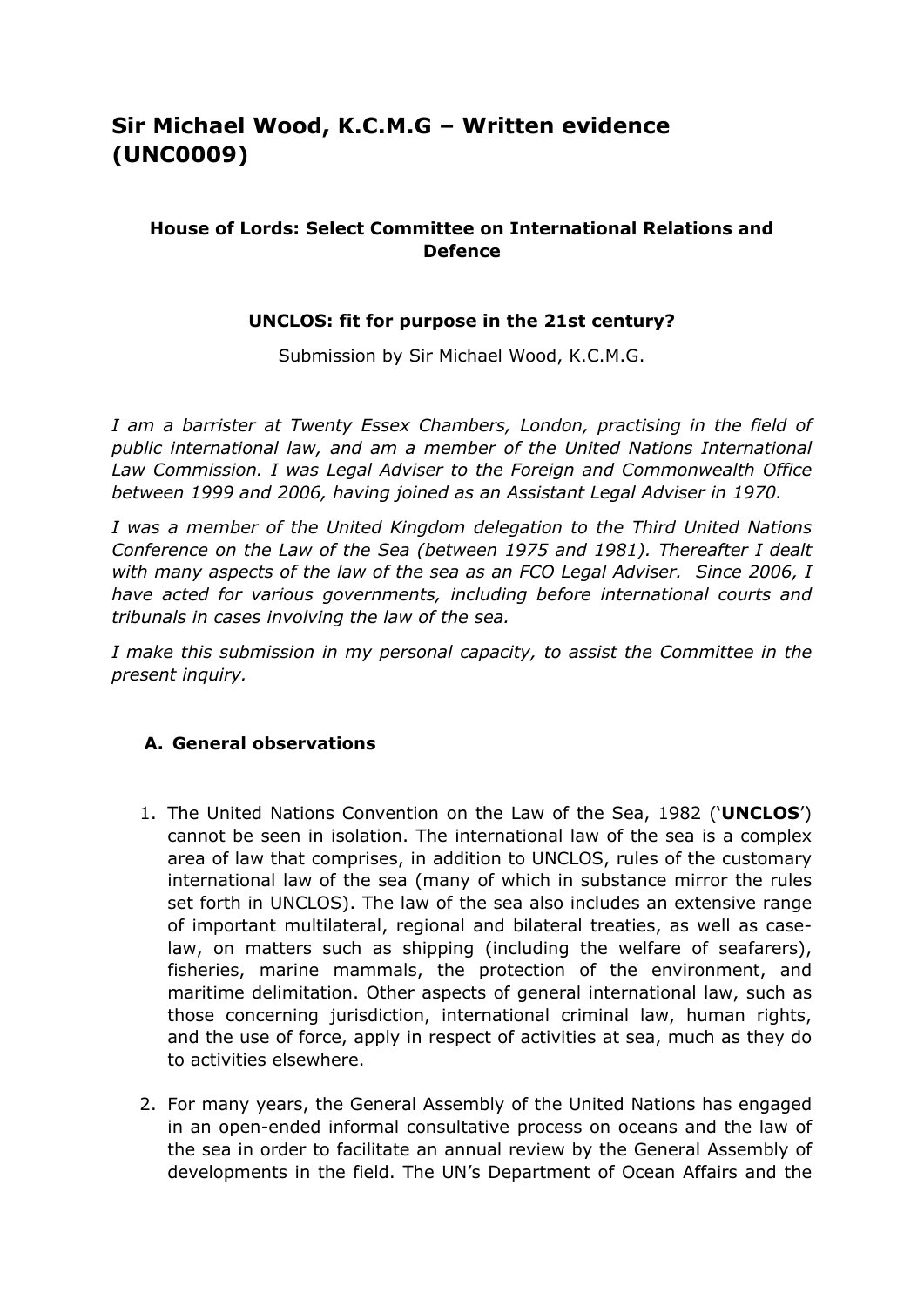Law of the Sea (DOALOS) prepares an informative annual report (the Secretary-General's report). The annual General Assembly resolution on oceans and the law of the sea reflects the latest developments.

- 3. A considerable number of international organizations are engaged in applying, implementing and supplementing UNCLOS, including by developing further instruments and internationally agreed rules, standards and recommended practices and procedures. In addition to the United Nations itself, the organizations concerned include the International Maritime Organization, the United Nations Educational, Scientific and Cultural Organization, the International Labour Organization, the United Nations Food and Agricultural Organization and the International Hydrographic Organization. They also include a wide range of regional and sectoral organizations, such as regional fisheries management organizations, as well as non-governmental organizations working in the field.
- 4. UNCLOS is one of the most important and successful conventions of modern international law. In many respects, it acts as a framework, setting the basic parameters without necessarily prejudging solutions reached in respect of particular matters. It currently has 168 States Parties. Those States that are not Parties for the most part accept the rules set forth therein as binding under customary international law. That is the case, for example, with the United States of America, whose absence from UNCLOS is to be regretted since it weakens their position when it comes to dealing with matters of crucial importance such as the People's Republic of China ('**PRC**')'s claims in respect of the South China Sea, as well as other potential restrictions on freedom of navigation and overflight. The US Navy has, nevertheless, long maintained a 'Freedom of Navigation' program (FON) based on the rules set forth in UNCLOS.<sup>1</sup>
- 5. The negotiators of UNCLOS succeeded in achieving agreement among virtually all States on the basic rules of the international law of the sea through a so-called 'package deal'. They did this at a time when it looked as though the claims of some coastal States would lead to the enclosure of more and more maritime spaces, to the great disadvantage of the many States for whom navigation and overflight represented vital interests. UNCLOS achieved a balanced outcome concerning the exclusive economic zone, and laid the groundwork for implementing the common heritage of mankind (the International Seabed Area). Above all, UNCLOS consolidated rights essential for international communications, and for international peace and security more generally, including the freedoms of navigation and overflight, transit passage through international straits, and innocent passage through the territorial sea.

<sup>1</sup> See A. Roach, *Excessive Maritime Claims* (4th ed., Brill, 2021).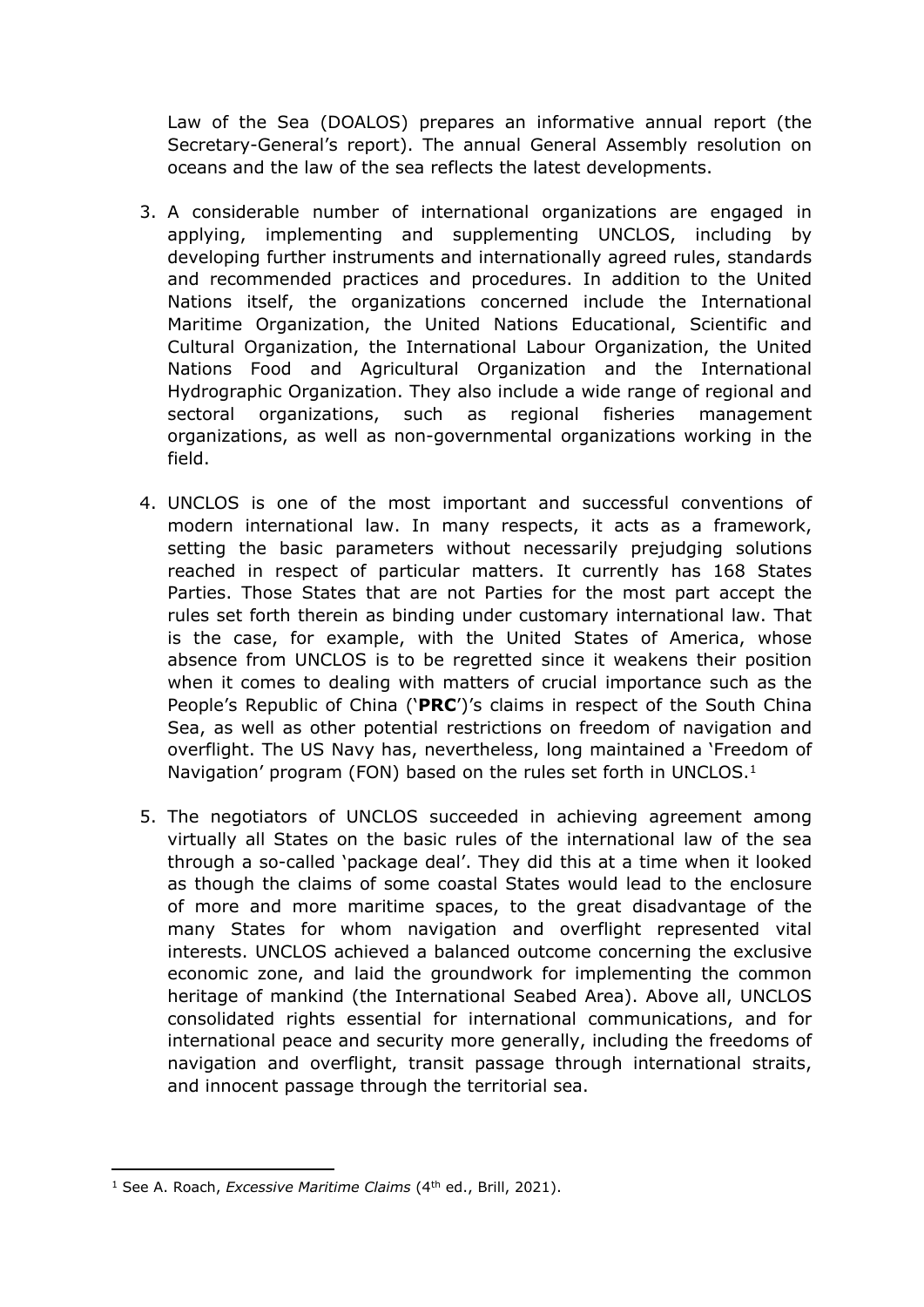6. Other major achievements of UNCLOS include setting a sound framework within which activities for the protection of the marine environment and for marine scientific research may proceed, as well as the establishment of a comprehensive system for the peaceful settlement of law of the sea disputes, which has helped avoid conflict and promoted stability in this area of the law and beyond.

# **B. Specific issues**

7. The law of the sea covers a wide range of matters. If the present inquiry is to succeed, it will be necessary to select a limited number of specific issues, which could then be covered in some depth. Having made some general observations at paragraphs 1 to 6 above, I now touch briefly on four issues that have been raised by others: (i) the exclusive jurisdiction of the flag State; (ii) the application of human rights obligations to persons at sea; (iii) sea-level rise; and (iv) dispute settlement.

# **(i) The exclusive jurisdiction the flag State**

- 8. Save in exceptional cases, ships on the high seas are subject to the exclusive jurisdiction of the flag State, as spelt out in UNCLOS article 92. This is a key principle of the international law of the sea, and there is no prospect of changing it. Among other obvious merits, it ensures that there is always one State responsible for the ship. Moreover, flag States bear important duties, which are set out in UNCLOS, though efforts to make such duties more effective have not always been successful, for various reasons.
- 9. The term 'exclusive jurisdiction' is sometimes misunderstood. The principle essentially means that States may not extend their jurisdiction to foreign ships on the high seas without the consent of the flag State, since to do so would impede freedom of navigation. This applies principally to enforcement jurisdiction, which may interfere directly with navigation. But there have been cases in which prescriptive jurisdiction has also, rightly or wrongly, been raised in this context. Similar rules apply to the overflight of aircraft.
- 10.There is no reason to suggest that UNCLOS, or the principle of exclusive flag State jurisdiction, is 'not fit for purpose'. States have been able to find, without prejudice to the basic principle of exclusive jurisdiction, "ways in which to ensure the upholding of other important principles, such as compliance with international conventions on the safety of life at sea and marine pollution, as well as the fight against IUU *[illegal, unreported and unregulated]* fishing."<sup>2</sup>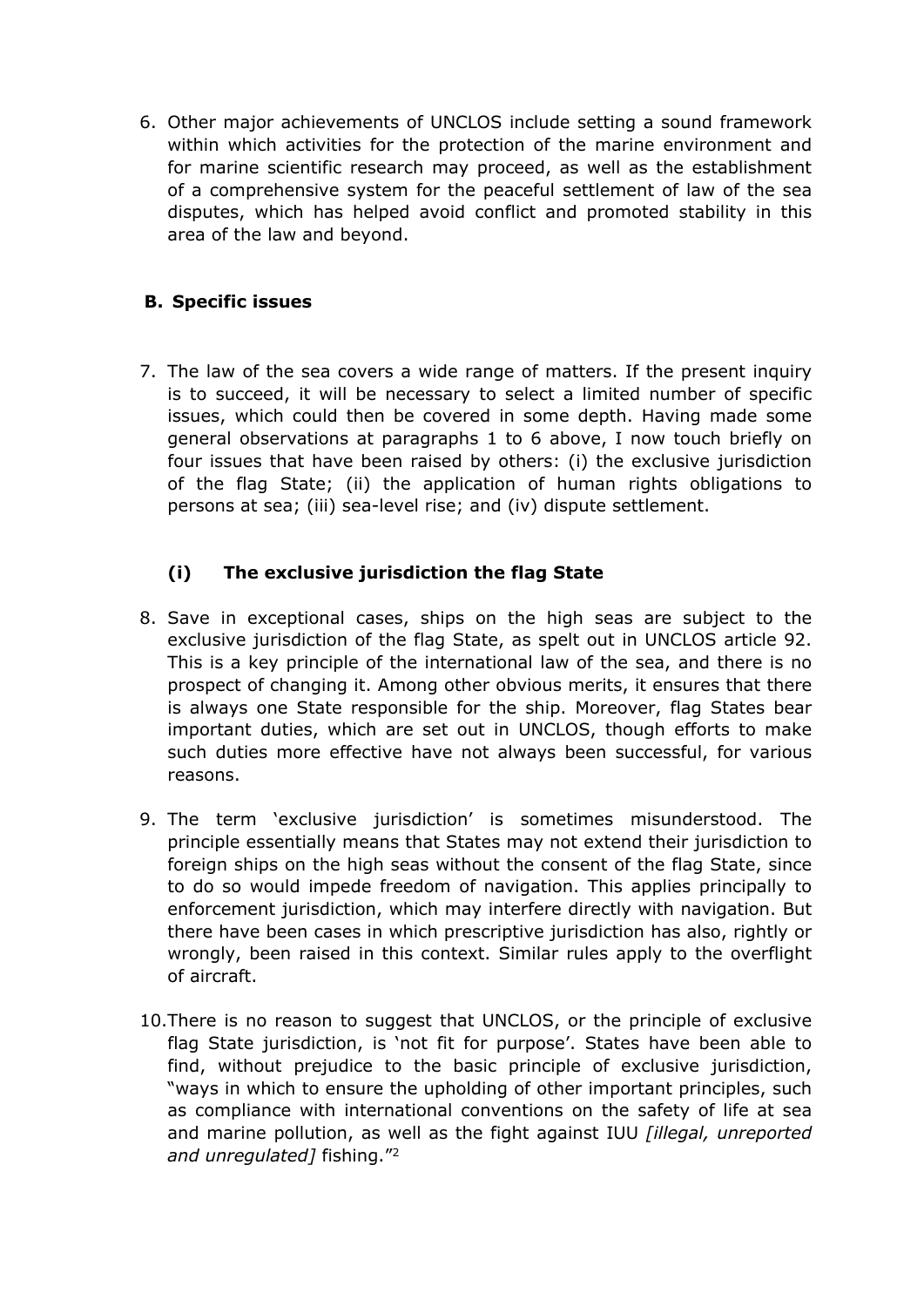11.Concern has sometimes been expressed about the exclusive application of flag State jurisdiction to persons onboard ships, for example those working on fishing boats or passengers on cruise liners. Yet there is nothing in UNCLOS to prevent States from agreeing to regulate conditions onboard by international agreement, as has already been done in many respects;<sup>3</sup> or to prevent States from extending their jurisdiction to crimes committed onboard foreign ships, for example where those concerned disembark in their territory (as happens with those disembarking from aircraft). The important thing is that efforts to overcome particular difficulties need to work with the grain of the existing law, including exclusive flag State jurisdiction.

# (ii) **The application of human rights obligations to persons at sea**

- 12.To blame UNCLOS for the ineffectiveness, under certain circumstances, of 'human rights' and human rights institutions in relation to persons at sea indicates a lack of appreciation of the modern international law of the sea.<sup>4</sup> All may not be well for seafarers and those on luxury cruises, matters to which bodies such as *Human Rights at Sea* usefully draw attention. But it is misleading to seek to place the blame for this on UNCLOS, which is more likely to be part of the solution, not the problem. To focus on its supposed defects in this field, without acknowledging the essential contribution that it makes in so many important ways, including those vital to international relations and defence, is to paint a distorted picture.
- 13.Looking beyond labour conditions and criminal law, the application of international human rights law to those at sea is a developing area, concerning which there have already been pronouncements from international courts and tribunals, $5$  as well as from human rights bodies such as the European Court of Human Rights and the UN Human Rights Committee (under the International Covenant on Civil and Political Rights). UNCLOS itself includes a novel procedure for the prompt release of vessels and crews in certain cases, which has proved effective in practice.<sup>6</sup>
- 14. The question of the international law of the sea and migration is likely to be a central one in the  $21<sup>st</sup>$  century, and is receiving ever greater attention. Given that a lot of migration routes include passage by sea,

<sup>&</sup>lt;sup>2</sup> C.A. Whomersley, "The Principle of Exclusive Flag State Jurisdiction: Is it Fit for Purpose in the Twenty-First Century?", 5 *Asia-Pacific Journal of Ocean Law and Policy* (2020) 330 at 347.

<sup>3</sup> Not least as regards conditions of labour at sea: see the International Labour Organization's Maritime Labour Convention of 2005.

<sup>4</sup> See B.H. Oxman, "Human Rights and the United Nations Convention on the Law of the Sea", 36 (1998) *Columbia Journal of Transnational Law* 399-430.

<sup>5</sup> Going as far back as the ICJ's first case, the *Corfu Channel* case ("elementary considerations of humanity"). See also the first case heard on the merits by ITLOS, the *M/V Saiga (No.2)* case.

<sup>6</sup> See UNCLOS, art. 292, and the case-law of the International Tribunal for the Law of the Sea.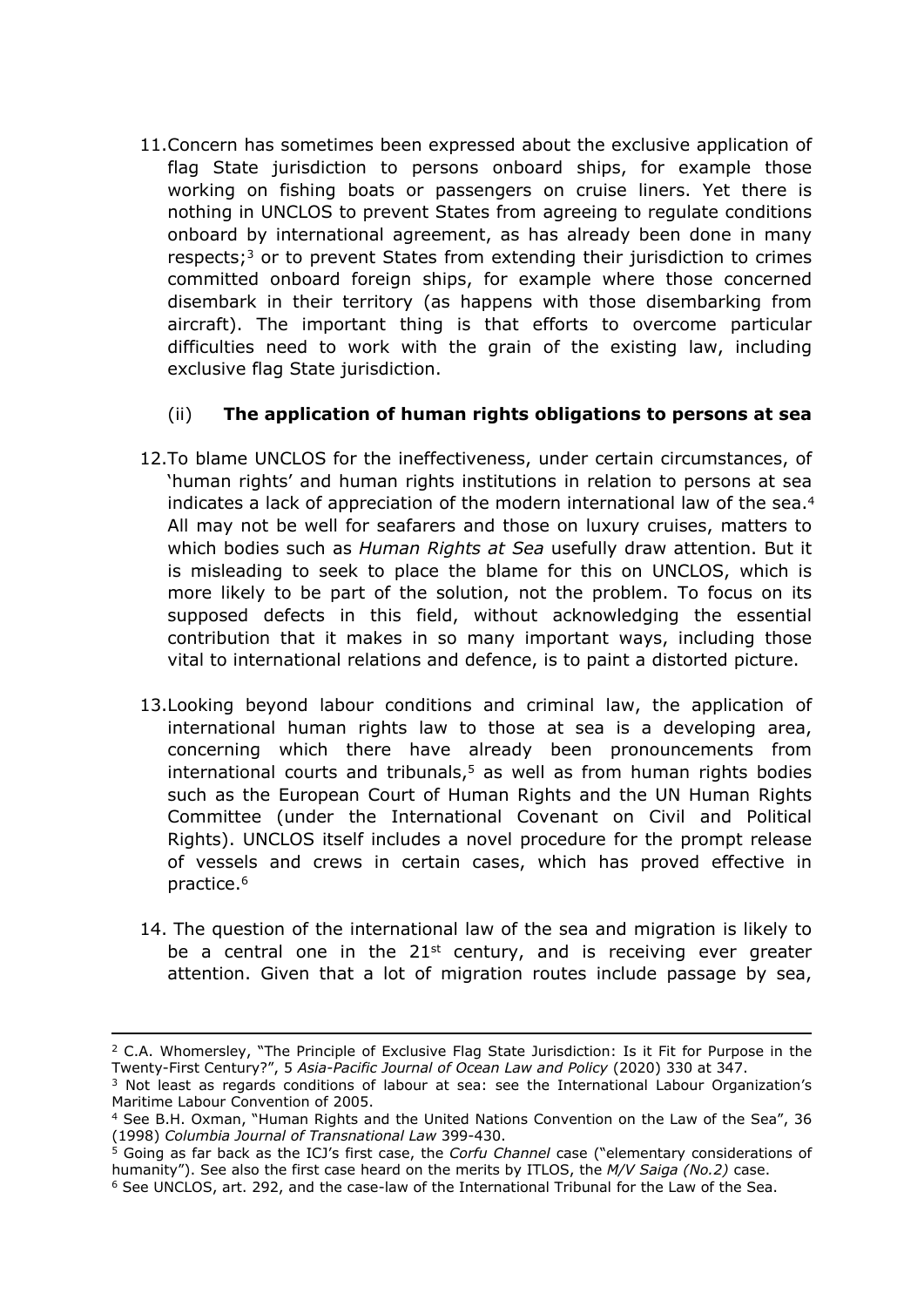UNCLOS and related agreements are likely to continue to be the focus of significant attention in the years to come in this context also.

## **(iii) Sea-level rise**

- 15.Changes arising from sea-level rise have received much attention in recent years because of the dramatic effects on low-lying areas, including (but not limited to) those of small island developing States. The application of the international law of the sea has been the subject of particular concern, including in the United Nations International Law Commission ('**ILC**'), which began consideration of the matter at its 2021 session.<sup>7</sup> Much detailed work has already been done by experts in the field, including within the International Law Association's Baselines and Sea-level Rise Committees.
- 16.A central issue is what happens when the actual physical line between land territory and the sea changes, for whatever reason. UNCLOS refers to this line as the 'normal baseline', and article 5 provides that "[e]xcept where otherwise provided in this Convention, the normal baseline for measuring the breadth of the territorial sea is the low-water line along the coast as marked on large-scale charts officially recognized by the coastal State."
- 17.This gives rise to a number of legal issues that will in due course be studied within the ILC. A natural reading of UNCLOS article 5 suggests that baselines are ambulatory. But what happens if the line marked on charts differs from the actual low-water line (which is of course constantly changing)? How far is there, or should there be, an obligation to keep charts up to date? Charts are vital for the safety of navigation, and there should be no question of deliberately not updating them so as to maintain existing baselines.
- 18.While the better view seems to be that UNCLOS and customary international law provide for 'ambulatory' baselines, this could change if States agree. It is important to distinguish in this regard between (i) proposals concerning the application of existing law to new circumstances and (ii) proposals for new law. The latter approach would require a new or amending treaty, or the development of new rules of customary international law (requiring a general practice among States that is accepted by them as law). The Declaration on Preserving Maritime Zones in the Face of Climate Change-related Sea-Level Rise, issued by Leaders

<sup>7</sup> See Chapter IX of the ILC's annual report for 2021 (A/76/10), available at [https://legal.un.org/ilc/reports/2021/english/chp9.pdf.](https://legal.un.org/ilc/reports/2021/english/chp9.pdf) Chapter IX largely overtakes the co-chairs' 2020 'issues paper', which did not claim to express the view of the ILC itself (despite sometimes being represented as such). Chapter IX should be read with the questions in Chapter III of the annual report. The ILC is not expected to return to the law of the sea aspects of sea-level rise before 2023.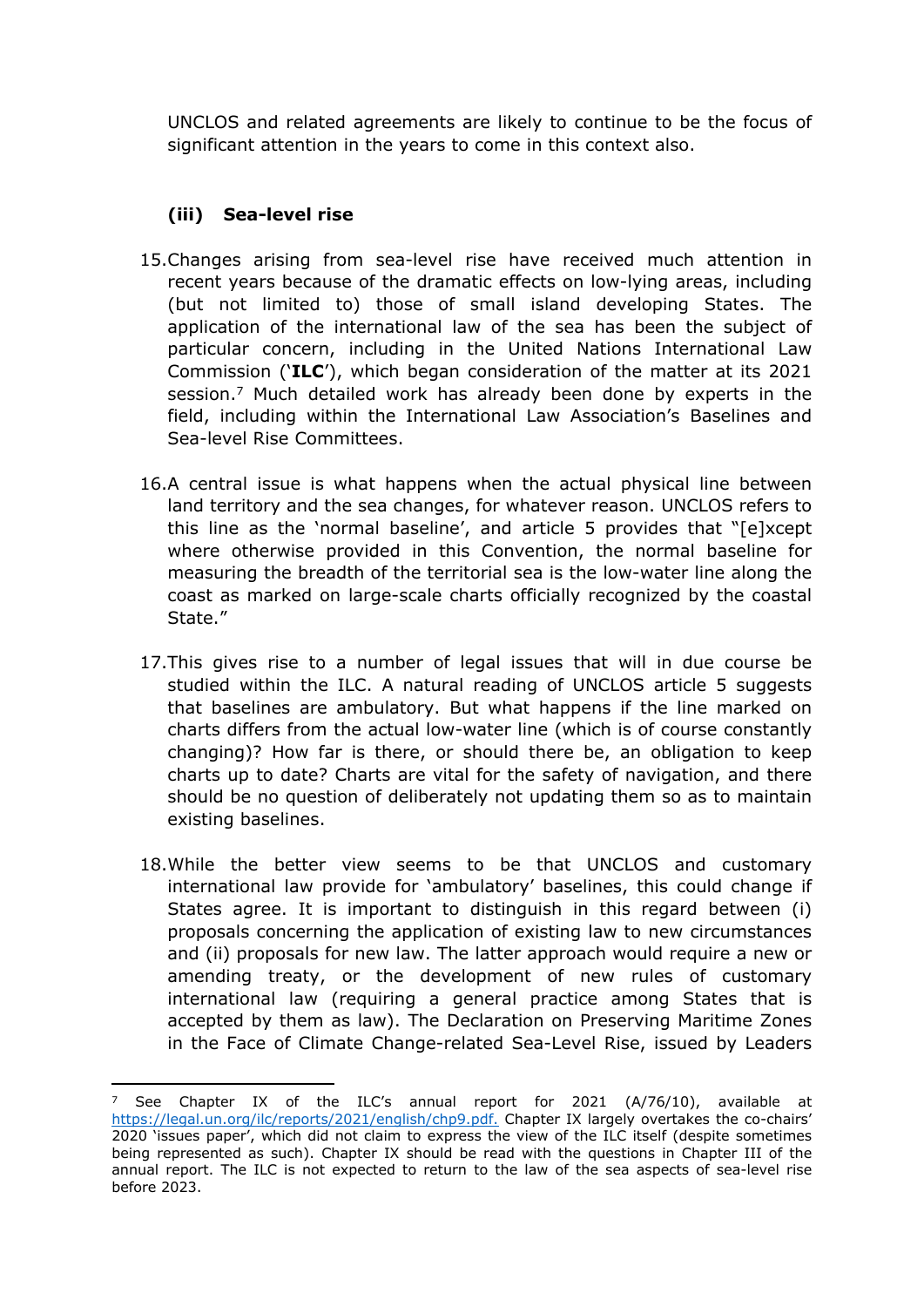of the Pacific Island Forum ('**PIF**') on 6 August 2021<sup>8</sup> needs to be seen in this light. It is difficult to see how a regional customary rule could assist PIF members, given that to be effective maritime zones need to be applicable *erga omnes* (that is, towards all States).

19.There are many other treaties, multilateral and bilateral, involving different zones and activities that could be affected by sea-level rise. And there are the rules of customary international law, which are not necessarily the same as those in the treaties. Especially as regards procedural requirements, such as the notification of straight baselines, it is not always clear how far the provisions of UNCLOS reflect customary international law.

# **(iv) Dispute settlement**

- 20. As a general matter, there is a high degree of compliance with the rules set forth in UNCLOS. This reflects the balance struck within the 'package deal' negotiated at the Third United Nations Conference on the Law of the Sea (1973-1982), which was and is seen to be in the overall interests of all States. Departures from the rules are closely monitored, and (with certain exceptions) UNCLOS inter-State dispute settlement may be instituted as a last resort.
- 21. UNCLOS Part XV makes extensive provision for the compulsory settlement of disputes concerning the interpretation or application of its provisions. Settlement may be by the International Court of Justice (based in The Hague), the International Tribunal for the Law of the Sea established by UNCLOS (based in Hamburg), or an *ad hoc* arbitral tribunal established for the case. Decisions are binding on the parties to the case, and have for the most part been complied with. Part XV also provides in certain circumstances for compulsory conciliation, a procedure first used, and used successfully, by Timor-Leste and Australia between 2016 and 2018.<sup>9</sup>
- 22.There has been extensive practice of dispute settlement under Part XV of UNCLOS since its entry into force in 1994. This follows a long tradition of law of the sea dispute settlement going back at least a century, in which the United Kingdom has played a major role. Together these cases have made important contributions to the peaceful settlement of disputes between States, to the development of general international law, and to the consolidation of the law of the sea under UNCLOS. Indeed, they have sometimes contributed to the resolution of disputes between States even extending beyond law of the sea matters.

<sup>8</sup> Available at [https://www.forumsec.org/2021/08/11/declaration-on-preserving-maritime-zones](https://www.forumsec.org/2021/08/11/declaration-on-preserving-maritime-zones-in-the-face-of-climate-change-related-sea-level-rise/)[in-the-face-of-climate-change-related-sea-level-rise/](https://www.forumsec.org/2021/08/11/declaration-on-preserving-maritime-zones-in-the-face-of-climate-change-related-sea-level-rise/).

<sup>9</sup> <https://pca-cpa.org/en/cases/132/>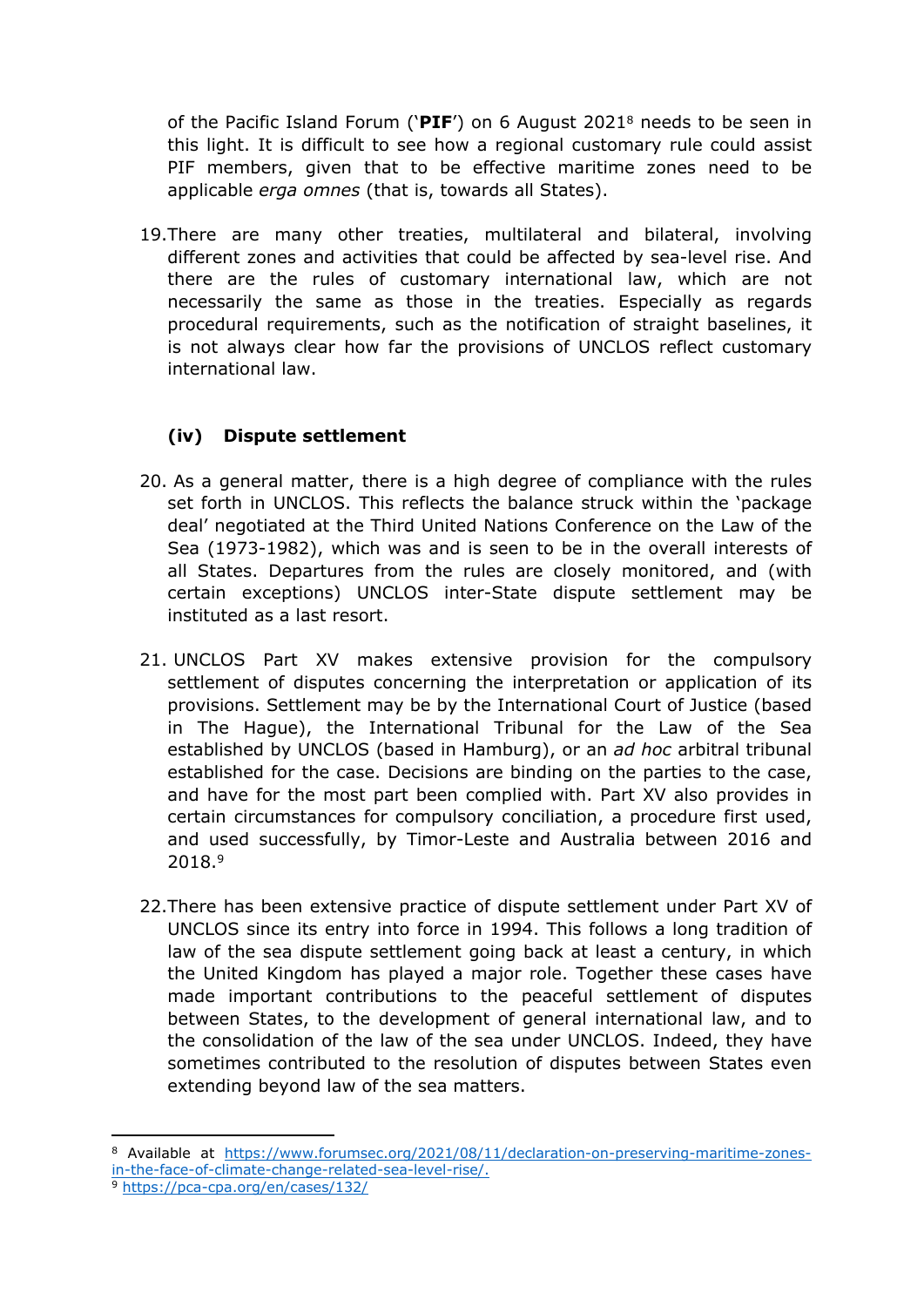- 23.The Part XV dispute settlement provisions are binding on all States Parties, subject to limited reservations and exceptions. The *South China Sea* arbitration brought by The Philippines against the PRC took place under these provisions (though the PRC contested jurisdiction). In addition, the Part XV procedures are applicable under certain agreements related to UNCLOS, including the 1995 Straddling Fish Stocks Agreement. They do not apply to the few States that are not parties to UNCLOS, such as the USA, except to the extent that such States are parties to such related agreements.
- 24.The dispute settlement provisions of UNCLOS (which also include advisory proceedings) were a remarkable achievement at the time of their negotiation at the height of the Cold War. It may be doubted whether such provisions could be obtained if UNCLOS were to be renegotiated today.

#### **Concluding remarks**

- 25.UNCLOS undoubtedly remains 'fit for purpose'. Suggestions that UNCLOS be 'renegotiated', in whole or in part, are most unlikely to be taken forward by States generally; moreover, any attempts at 'renegotiation' would be unlikely to lead to improvements. The expression 'free seas' has no particular meaning in law, and is best avoided.
- 26.That is not to say that improvements cannot be made as regards specific matters, as has happened continuously over the years since the adoption of UNCLOS in 1982; but these need to be handled with care so as not to disrupt the overall legal order. Change in specific areas could come about (as it has in the past) both through the adoption and updating of sectoral conventions and, within limits, through agreed interpretations of UNCLOS and other existing treaties, as well as the development of customary international law. It is having regard to this potential flexibility that UNCLOS has sometimes been referred to as a 'living treaty'.<sup>10</sup> At the same time, it is no simple matter to achieve agreement among almost 200 States, each with their specific interests in the field. UNCLOS itself was the result of almost 20 years of negotiation.
- 27.The United Kingdom is a major maritime power and an island State with very extensive commercial and security interests in the international law of the sea. It has long played an important and active role in law of the sea matters, and will doubtless continue to do so. It will be most effective if it acts together with others and within international bodies, including international courts and tribunals dealing with the law of the sea.

<sup>10</sup> J. Barrett, R. Barnes (eds.), *Law of the Sea: UNCLOS as a Living Treaty* (BIICL, 2016).